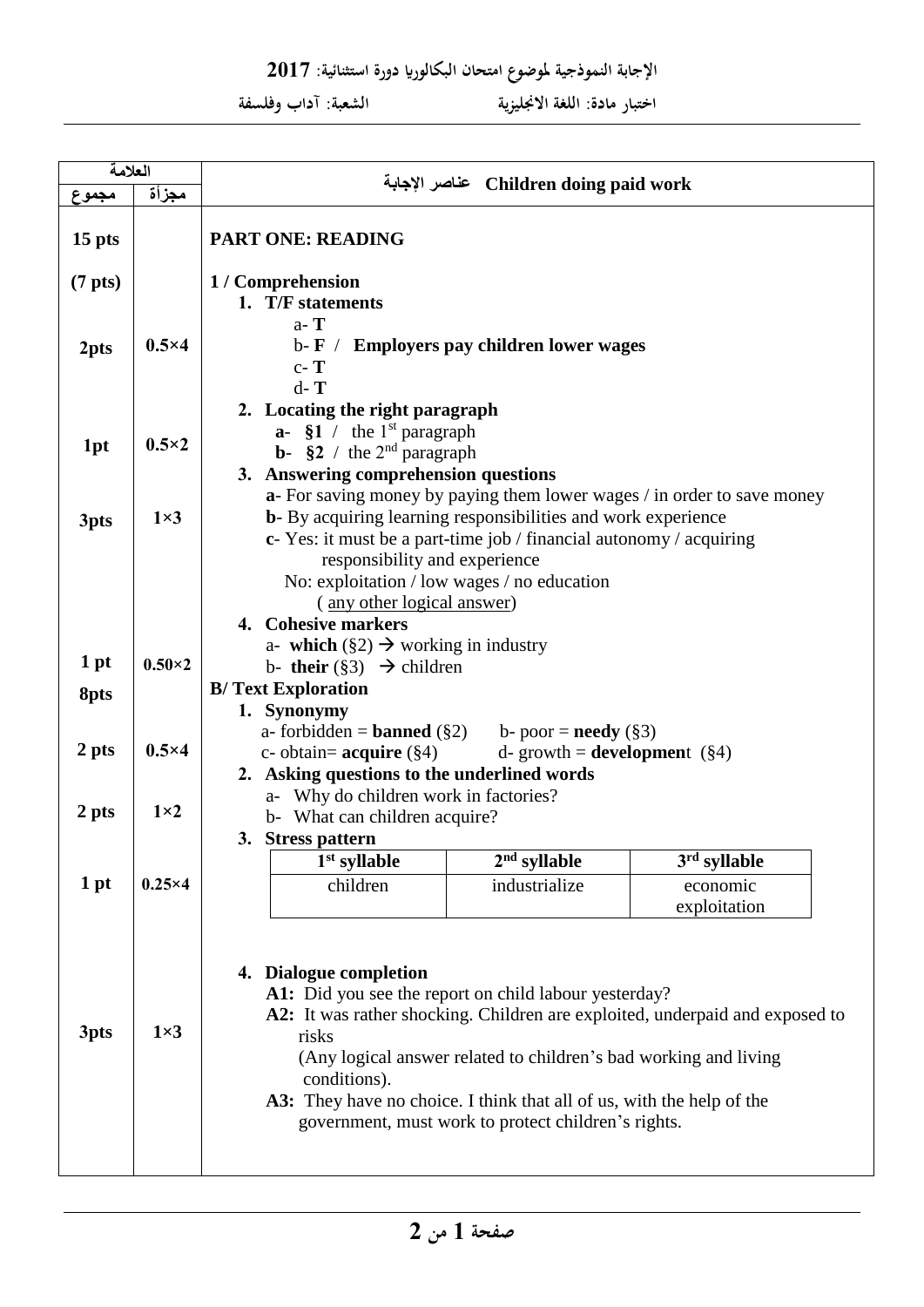**اإلجابة النموذجية ملووو اتحاا البكالوراي دورة اسحثنائية: 2017**

 **اخحبار تادة: اللغة االجنليزية الشعبة: آداب وفلسفة**

|        |  | <b>PART TWO: WRITTEN EXPRESSION</b> |               |                                         |                                            |                                                        |                       |
|--------|--|-------------------------------------|---------------|-----------------------------------------|--------------------------------------------|--------------------------------------------------------|-----------------------|
| 5 pts. |  | <b>Criteria</b>                     | Relevanc<br>e | <b>Semantic</b><br><b>Coherenc</b><br>e | <b>Correct</b><br>use of<br><b>English</b> | <b>Excellence</b><br>(vocabulary<br>and<br>creativity) | <b>Final</b><br>score |
|        |  | L&PH                                |               |                                         |                                            |                                                        | 5 pts.                |